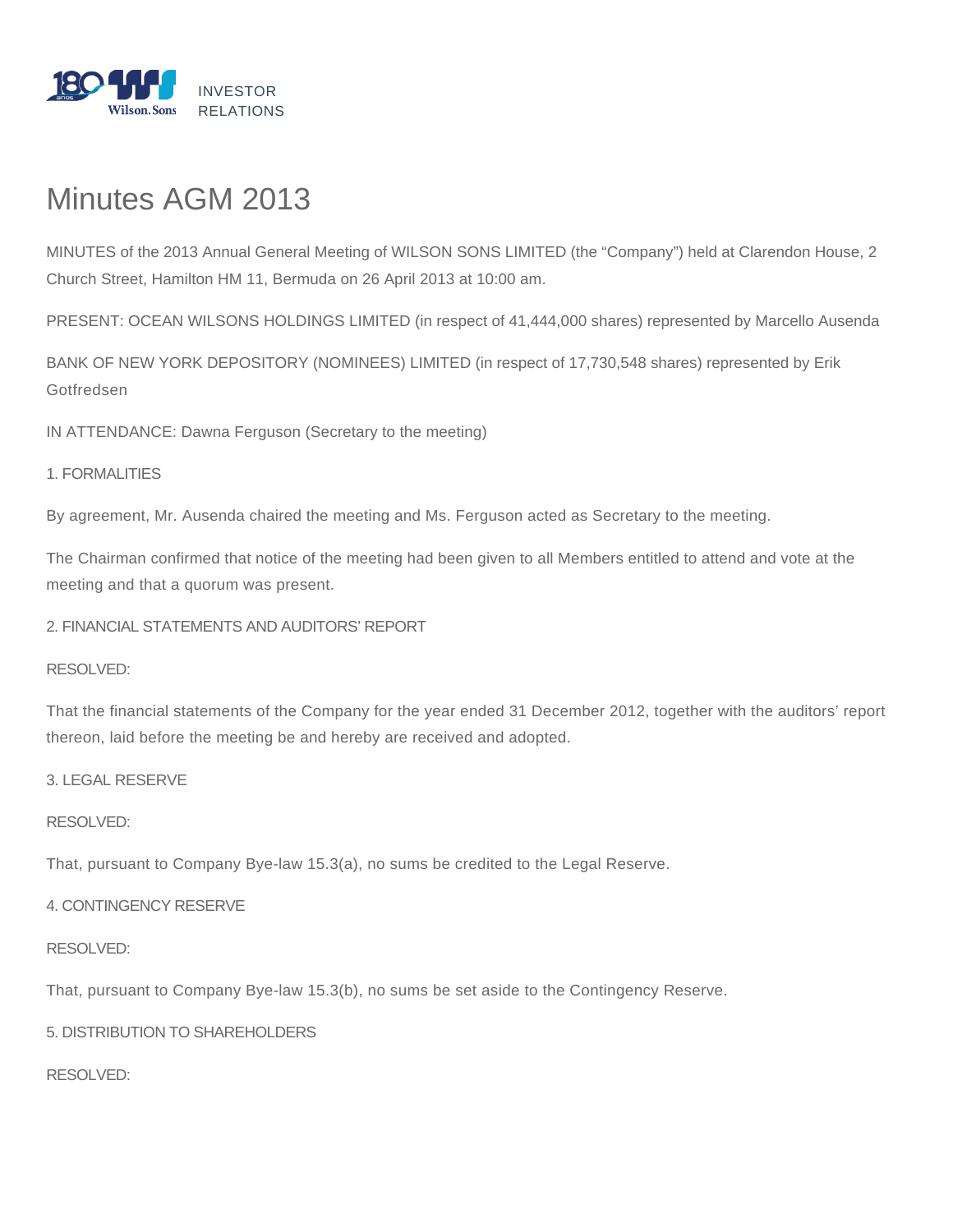That, pursuant to Company Bye-law 15, USD 18,070,576.00 be made available to be distributed to Members.

# 6. APPOINTMENT OF AUDITORS

## RESOLVED:

That KPMG be and are hereby appointed as auditors of the Company to hold office from the conclusion of this Annual General Meeting until the conclusion of the next Annual General Meeting at which the Company's financial statements are presented.

## 7. REMUNERATION OF AUDITORS

## RESOLVED:

That the Board of Directors be and are hereby authorised to fix the remuneration of the auditors of the Company.

## 8. NUMBER OF DIRECTORS

## RESOLVED:

That, pursuant to Company Bye-law 34.1, the number of Directors is and shall be seven (7).

## 9. APPOINTMENT OF DIRECTORS

## RESOLVED:

That each of the following persons be re-elected and appointed as Directors of the Company until the conclusion of the 2015 Annual General Meeting:

- Mr. Cezar Baiao
- Mr. Andres Rozental
- Mr. Paulo Fernando Fleury
- Mr. William Henry Salomon
- Mr. Felipe Gutterres
- Mr. Jose Francisco Gouvea Vieira
- Mr. Claudio Marote

# 10. APPOINTMENT OF CHAIRMAN OF THE BOARD

## RESOLVED:

That Dr. José Francisco Gouvêa Vieira be and is hereby appointed to serve as Chairman of the Board of Directors until the conclusion of the 2014 Annual General Meeting.

# 11. APPOINTMENT OF DEPUTY CHAIRMAN OF THE BOARD

# RESOLVED: